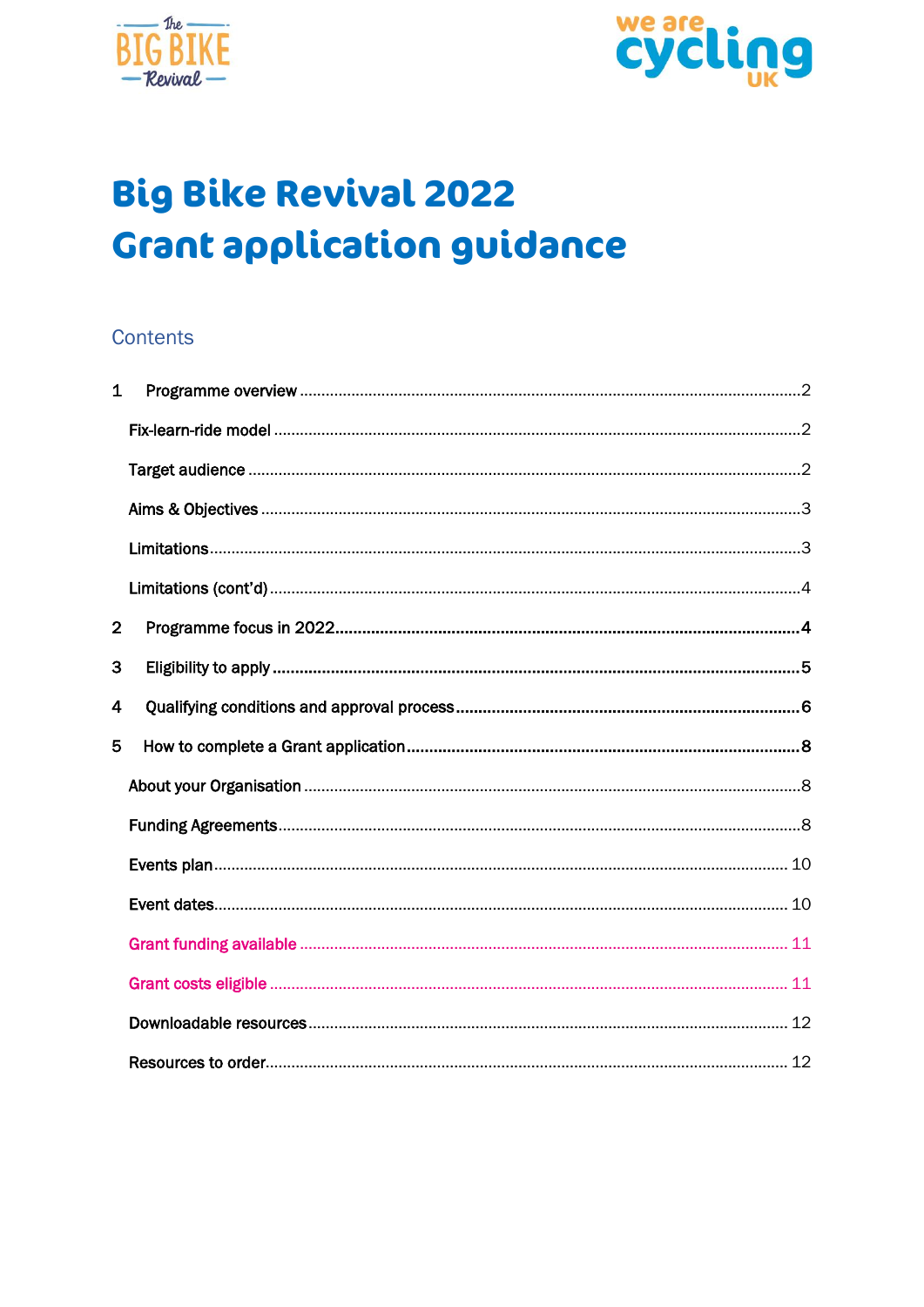



# <span id="page-1-0"></span>**1 Programme overview**

The purpose of awarding grant funding is to support partners to deliver the Big Bike Revival in the form of local events, that meet the programmes aims and objectives. Big Bike Revival events are designed to inspire a change in cycling behaviour for the target audience of people who do not currently cycle, and the evidenced fix-learn-ride model enables this to happen. Each roll-out period might have a particular focus (see section 2 – Programme Focus) but delivery partners are expected to shape the delivery based on a combination of the models three elements. All events must be free to beneficiaries at the point of access.

#### <span id="page-1-1"></span>Fix-learn-ride model

Based on rigorous evidence and validated behaviour change techniques the model informs applicants about the types of events that work best to inspire the target audience. Partners are expected to deliver events that focus on the three core elements of fixing bikes, teaching skills and leading rides. This means fixing unused or broken bikes so they are safe to ride, provide learning sessions such as maintenance workshops or cycle training to upskill people, or offer led rides on local routes to build cyclists confidence. These event types are documented in more detail in the event guides and include relevant tools, tips, procedures, and methods to apply at point of delivery. Briefly the three event types are:

Fix events: Provide basic services to repair broken bikes and essential checks to ensure bikes are safe to ride.

Learn events: Provide instruction so beneficiaries learn some basic knowledge to maintain their own bike or cycle skills training, so people learn can how to ride a bike with confidence.

Ride events: Provide low mileage led rides for people to practise cycling locally and learn new routes in a social environment.

#### <span id="page-1-2"></span>Target audience

Applicants must demonstrate that they will reach and inspire people who do not currently cycle; people who are either complete beginners or returner cyclists who have been out the saddle for many years. This means going beyond any regular activity being delivered to reach new people who are not currently engaged. Events must be open to all and partners should engage; people in need in terms of economic, social or health deprivation; people underrepresented in cycling; people who face challenges or perceived barriers to cycling. This includes, but is not limited to:

- Women
- People on low incomes
- People who identify as belonging to an ethnic minority group
- People not in work
- People not meeting physical activity guidelines
- People with perceived barriers to cycling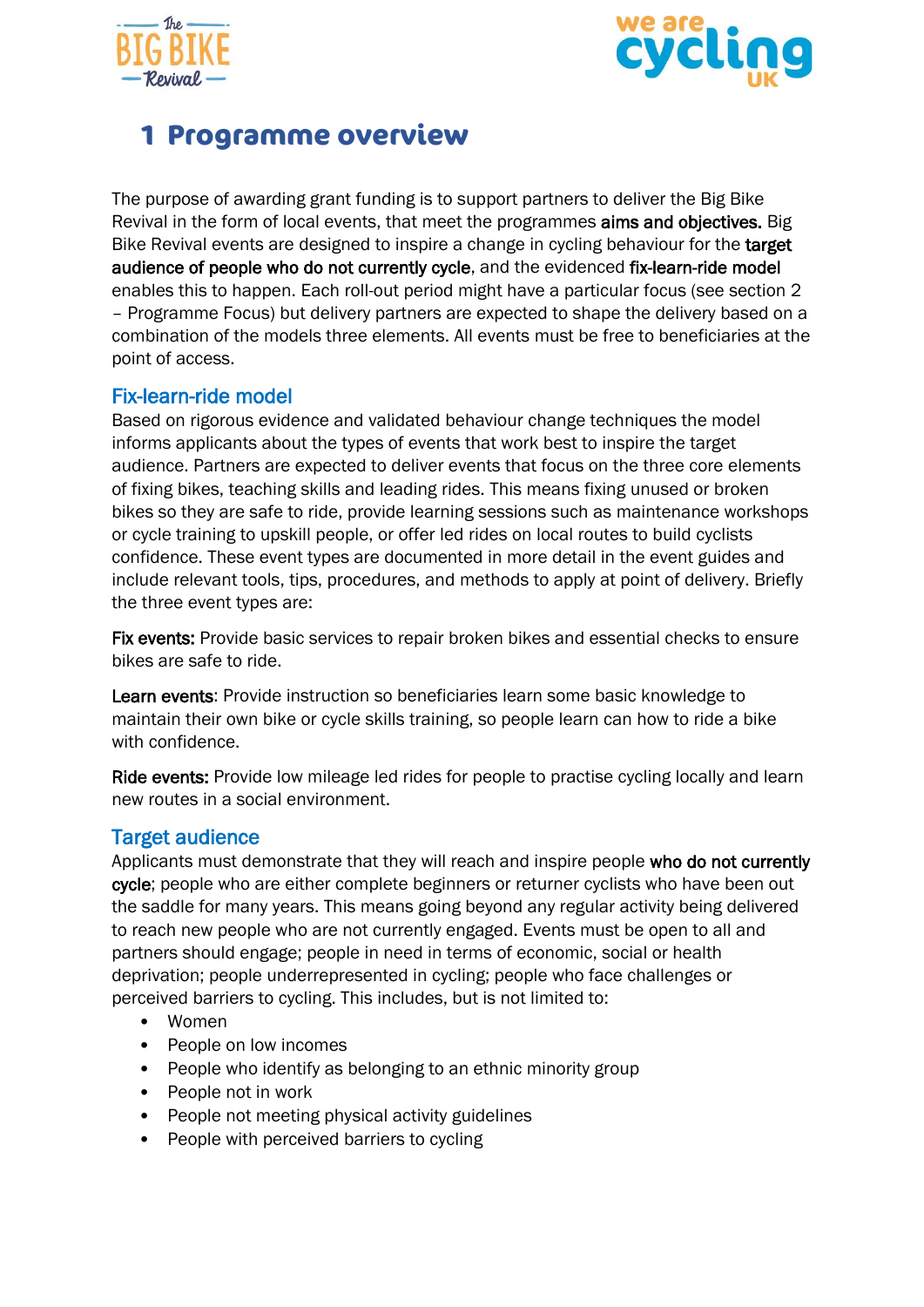



#### <span id="page-2-0"></span>Aims & Objectives

#### Aim:

To make cycling accessible to all and unlock the potential for people who do not currently cycle but would consider either starting or returning to cycling. This supports the Department for Transport's vision of achieving a step-change in cycling levels.

#### Objectives:

- Inspire and encourage the substantial proportion of the population who do not cycle, to start cycling.
- Increase the number of people that cycle by addressing the fact that a high proportion of adults in England own bikes (42%) but are not making use of them.
- Increase the number of trips made by bike by addressing the fact that adults in Britain appear to be aware of cycling and its potential for shorter journeys but have safety concerns about using it as a form of travel.
- To improve the perception of cycling safety by providing opportunities for people to access supported cycling activities, training on how to cycle safely and how to keep bikes in safe working order.

#### <span id="page-2-1"></span>**Limitations**

The programme is somewhat restricted by funding obligations. This means there are limitations on the types of activity that can be delivered and who can be engaged. These limitations include but are not restricted too:

#### Children only activities

To safeguarding all young people under 18 years old and sustain levels of cycling in children, the funding can be awarded to deliver family cycling that includes parents, responsible adults, caregivers over 18 or guardians. It cannot however be awarded to deliver events for the sole purpose of engaging children under 18 years.

#### Regular activity

It is the intention that the funding is used to engage and reach the target audience through delivering events that go beyond any regular activity that a partner organisation consistently offers. The funding therefore cannot be awarded to support or sustain any regular and organised activity that occurs as part of a consistent allotted time.

#### Offering a series of events

Whereby it is reasonable to assume that the target audience require additional activities and support to sustain regular cycling, Big Bike Revival events must be focused on offering one-off activities. Partners interested in offering a series of events and activities to a repeat audience are encouraged to express interest to the team about joining Cycling UKs Community Cycle Club network.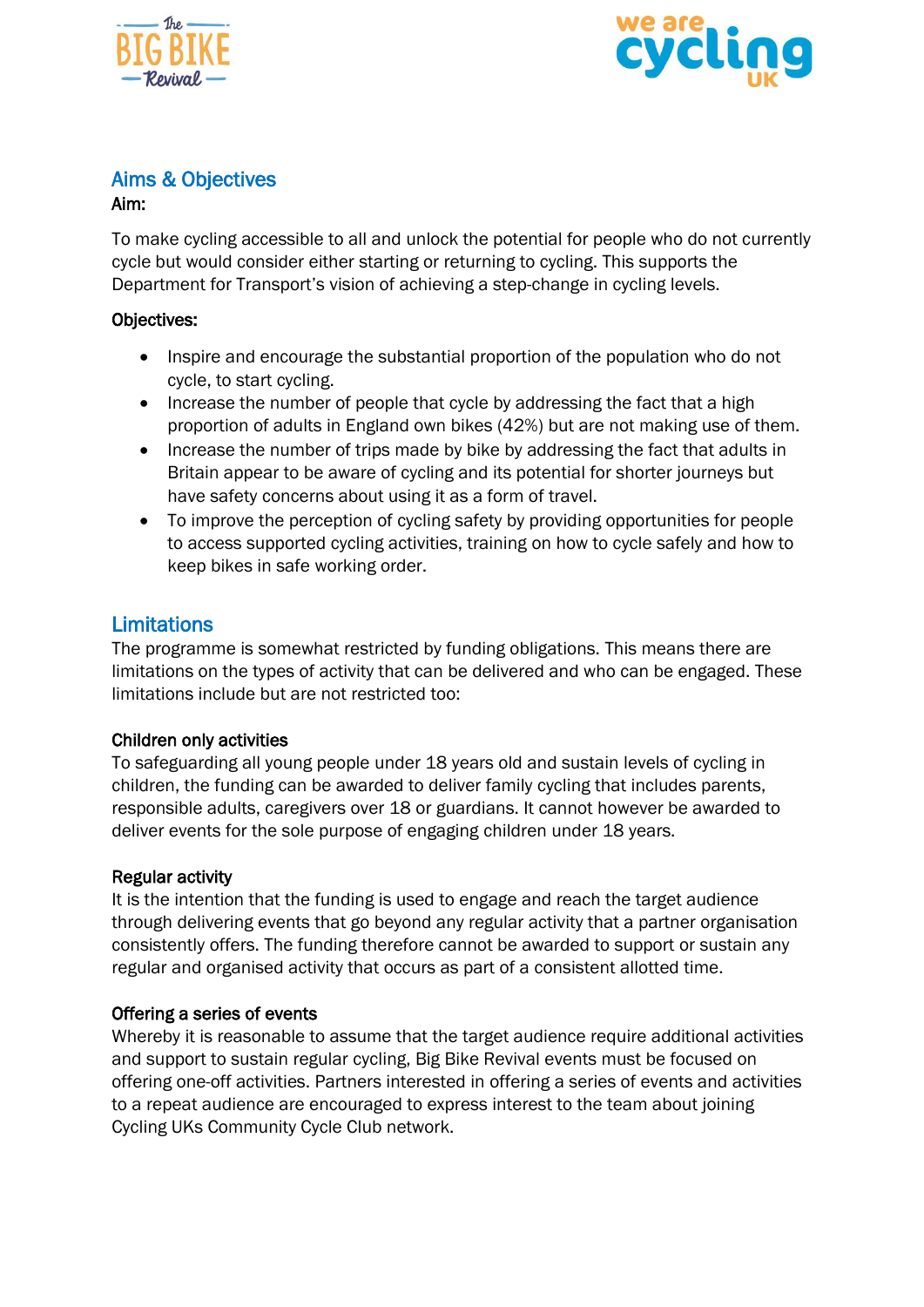



#### <span id="page-3-0"></span>Limitations (cont'd)

#### Social events

It is recognised that cycling is a social activity and promoting a friendly environment is recommended to include at events within reason and at discretion. The funding however cannot be awarded to deliver events that focus solely on promoting a social environment whereby encouraging people to cycle for local journeys becomes less than the primary focus.

#### Mass participation events

Big Bike Revival events are focused on providing cycling activities that address the local need and are delivered at community level by partners embedded in those environments. The numbers of people attending events are therefore typically low so individual needs and perceived barriers can be addressed. Plans to deliver large or mass participation events are therefore unsuitable for Big Bike Revival funding.

#### Motorised travel

One of the programmes objectives is to transform short car journeys into cycling ones. To achieve this means upskilling people with the knowledge of how to cycle confidently on local routes whilst learning how to negotiate perceived barriers and challenges. This means that motorised travel outside of the local area with the aim of taking beneficiaries cycling elsewhere cannot be considered for funding.

#### Types of cycling

Because the programme is aimed at increasing active travel through encouraging more utility and commuter cycling, there are limitations around offering events that focus on specific types of cycling. One example of this might be mountain bike rides in a park that are not part of a local community. If you are unsure whether you can include specific types of cycling in you plan, please contact the team to discuss.

# <span id="page-3-1"></span>**2 Programme focus in 2022**

Following the success of Winter Programme 2021/22 we are continuing to see an increase in demand for learn and led-ride events. We are therefore focusing on predominantly delivering learning and riding opportunities from 2 May 2022 through until 31 October 2022.

If you would like to offer these event types, join us, and apply to deliver the programme today. To help you prepare your delivery plan, consult our quick event [guides.](https://www.cyclinguk.org/sites/default/files/file_downloads_widget/quick_guides.zip) These guides explain the basic outline of each event type including tips and tricks on how to inspire and sustain a change in cycling behaviour.

To support partners to develop their services, grant funding can be used to purchase equipment to expand delivery, fund venues to host learning sessions and employ instructors to lead local rides. See section 5 for details on eligible costs and expenditure.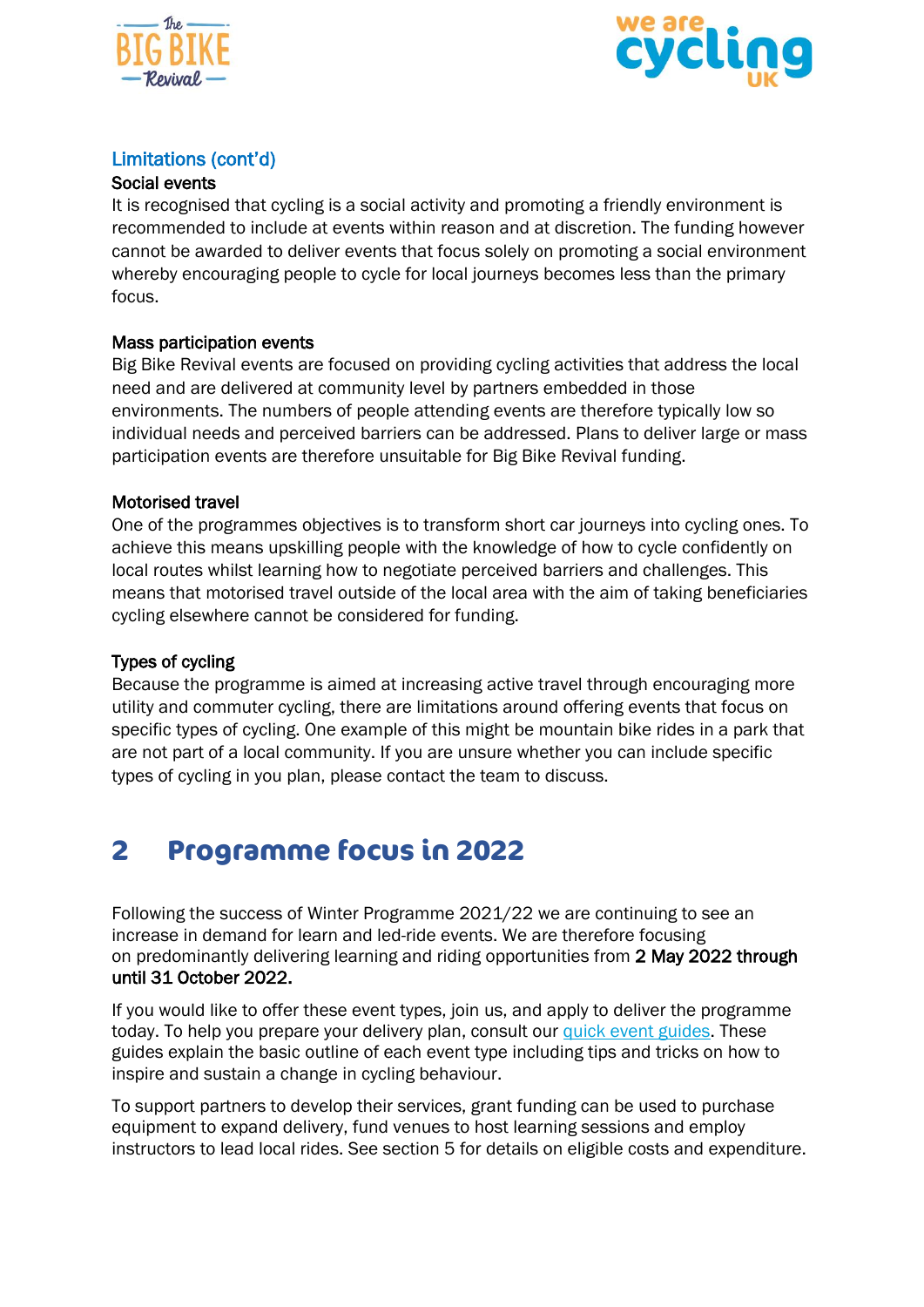



# <span id="page-4-0"></span>**3 Eligibility to apply**

The types of organisations that are eligible to deliver the programme and apply for grant funding include:

- Cycling UK affiliated Community Cycle Clubs
- Cycling UK affiliated groups
- Bicycle recycling centres
- Not for Profit organisations (IE. registered charities, social enterprises, community interest companies, voluntary led groups)
- Training organisations
- Local authorities
- Independent bike shops with a community interest

Please note:

- We cannot pay grant funds into a personal bank account. If you are applying for a grant, you will need to access an organisational or business bank account.
- If you are a sole trader without a business account, at our discretion we may request additional information to verify your trading status.
- Organisations who are providing cycling activities on a regular basis, as their main activities or as a primary income, MUST have a public liability insurance policy and be able to provide Cycling UK with a valid copy of the policy when requested. The validity of the policy must be at least until the Delivery Period ends on 31 October 2022. If your policy expires before this date, we expect to receive a renewal of your policy, to ensure that your policy will continue for the rest of the delivery period as stated herein. The policy holder MUST be identified in the insurance policy as an organisation eligible to deliver cycling activities.
- Organisations must be registered and active in England.
- Eligibility to deliver and apply does not automatically equate to funding being awarded. All applications are reviewed against approval criteria and Cycling UK reserves the right to approve or reject an applicant based on any information provided on the application submitted, or any information that Cycling UK currently has or acquires because of an organisation applying to take part in the programme.
- If your organisation is not providing cycling activities on a regular basis, as a main activity or primary income, Cycling UK has arranged liability insurance for activity providers organising one-off special events which are part of the Big Bike Revival programme, Bike Week, and the Women's Festival of Cycling. A summary of the insurance provided for Big Bike Revival events is detailed in the [Cycling UK](https://www.cyclinguk.org/insurance/event-organiser)  [Guidance note 5 -](https://www.cyclinguk.org/insurance/event-organiser) Special Events Insurance on the Cycling UK website. on the Cycling UK website.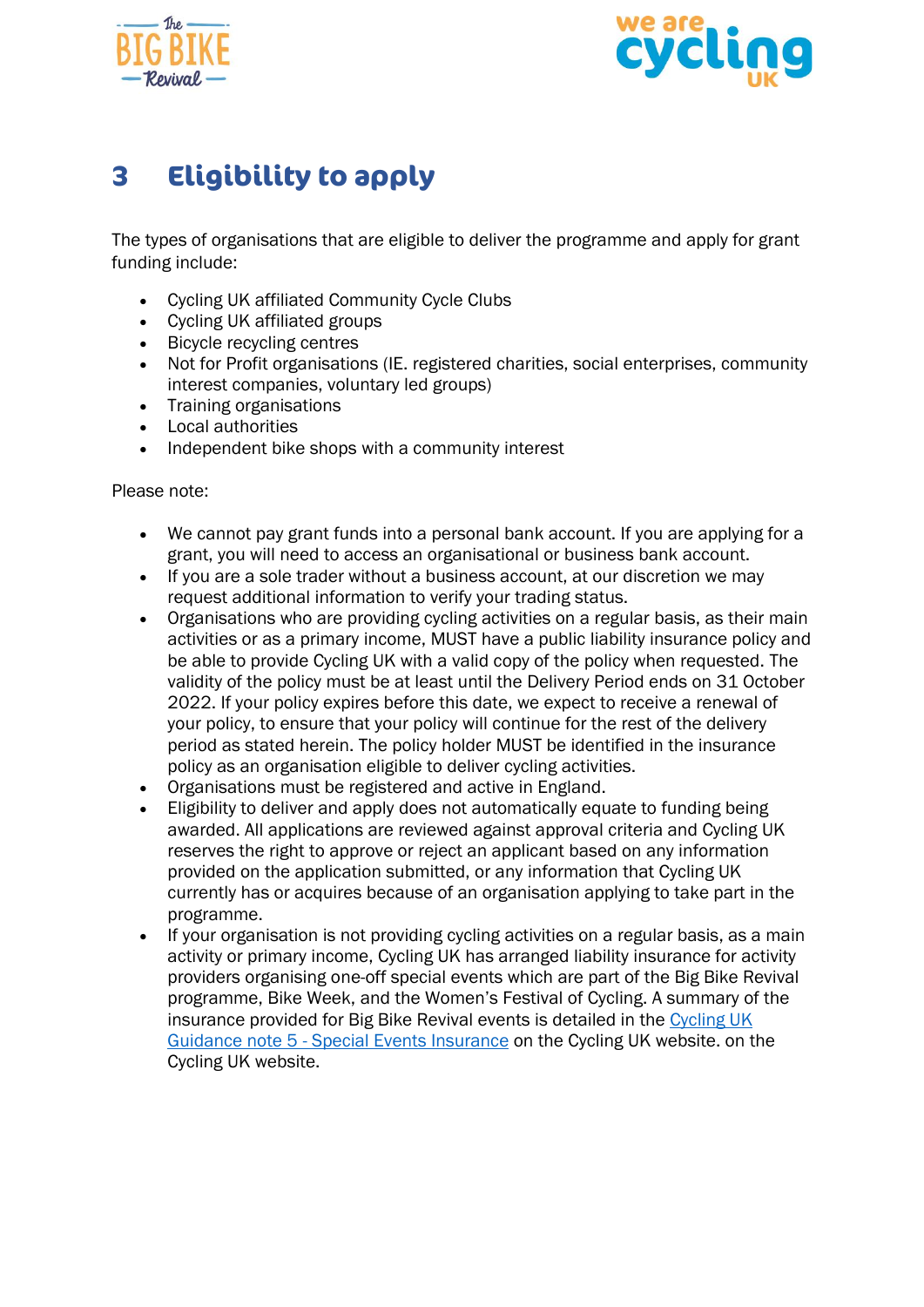



# <span id="page-5-0"></span>**4 Qualifying conditions and approval process**

Organisations must apply by submitting an online application and follow the advice given herein. Applications are reviewed on a weekly basis every Monday. All applications are subject to a review process and the following qualifying conditions will be considered, but are not limited to:

- Eligibility to deliver.
- Ability to submit and deliver a delivery plan that aligns with the purpose and the aims and objectives of the programme.
- Ability to submit and deliver an events programme that aligns with the fix-learnride model. It is expected that funding requests aligns with providing services of value to a relevant community.
- Ability to submit a relevant expenditure plan that aligns with the delivery plan and funding criteria.
- Commitment and ability to collect and return beneficiary data no later than 48 hours after each event.
- Ability to comply to our general terms and conditions.
- Past performance will be considered alongside the experience of each applicant.
- We will consider applicants long term development plans for sustaining cycling activity locally.

After the review process is complete, Cycling UK will provide one of three outcomes to all applicants:

- Approval an application has been approved in full.
- Rejected an application has been rejected in full or partially, and where possible and appropriate, reasons and decisions will be provided. If your organisations' application is rejected, it is not intended that this outcome will reflect on future applications, unless additional information, other notification or advice is provided.
- On hold / actions required an application has been put on hold, due either to a lack of or clarity of information, or to discuss issues or concerns that have arisen. In the eventuality, a member of our team will contact the applicant to discuss and follow-up on actions before proceeding. This outcome carries the provisional expectation of a definitive outcome.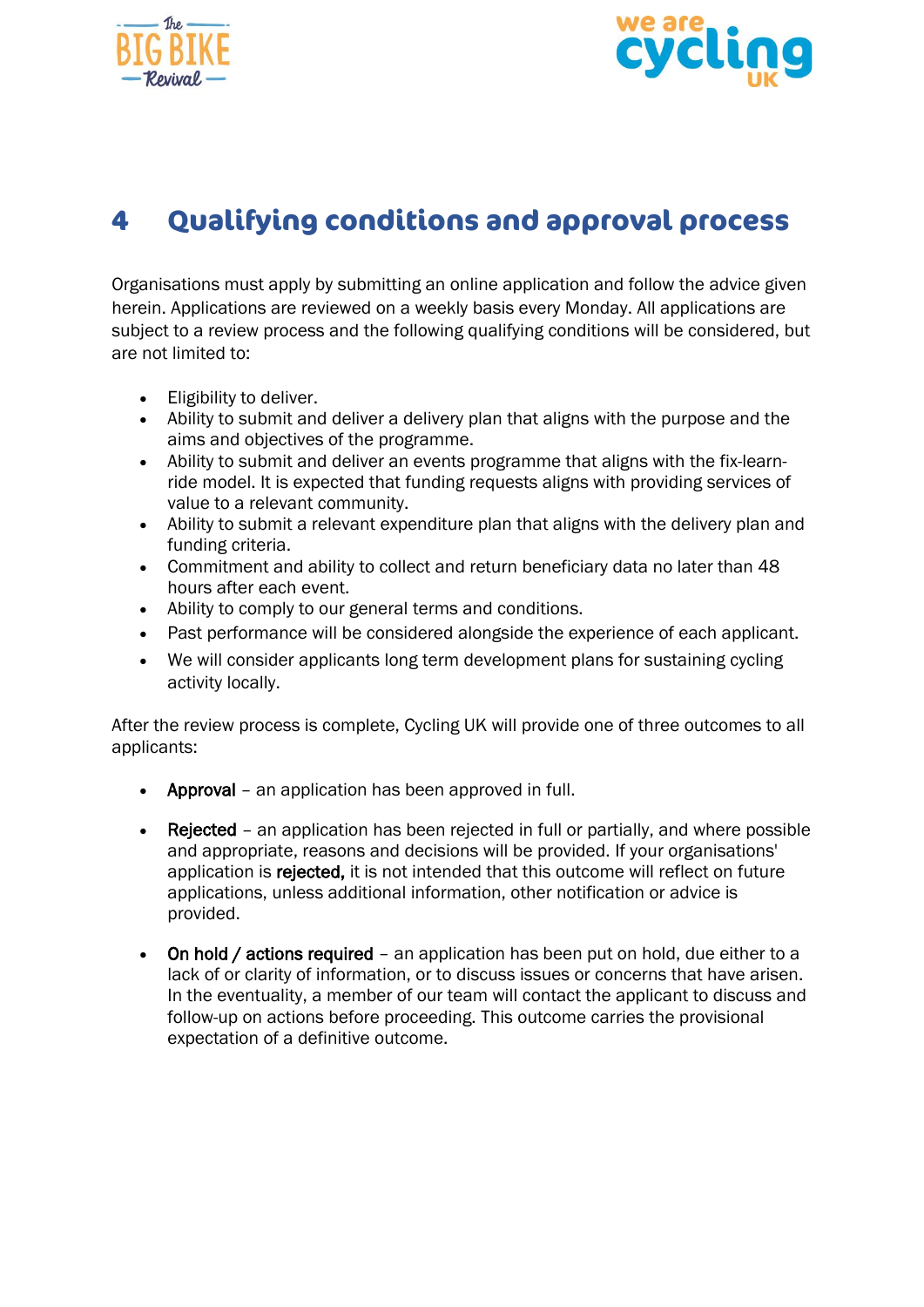



#### Approval

If an application is approved, the contacts provided on the application submitted will receive a formal email the funding has been approved. If this notification is received, you will receive instruction about providing further documentation, which must be signed and returned in full prior to commencing delivery. This includes but is not limited to:

- Terms and Conditions contract
- Grant Claim Form
- Copy of a valid Bank Statement
- Data Agreement
- Copy of a valid Public Liability Insurance

Cycling UK reserves the right to approve or reject an applicant based on any information provided on the application submitted, or any information that Cycling UK currently has or acquires because of an organisation applying to take part in the programme.

Your organisation can only apply for one Big Bike Revival grant at a time. Additional grant applications will be reviewed on case-by-case basis and are subject to the availability of funding, and the fulfilment of the terms and conditions on all previous applications.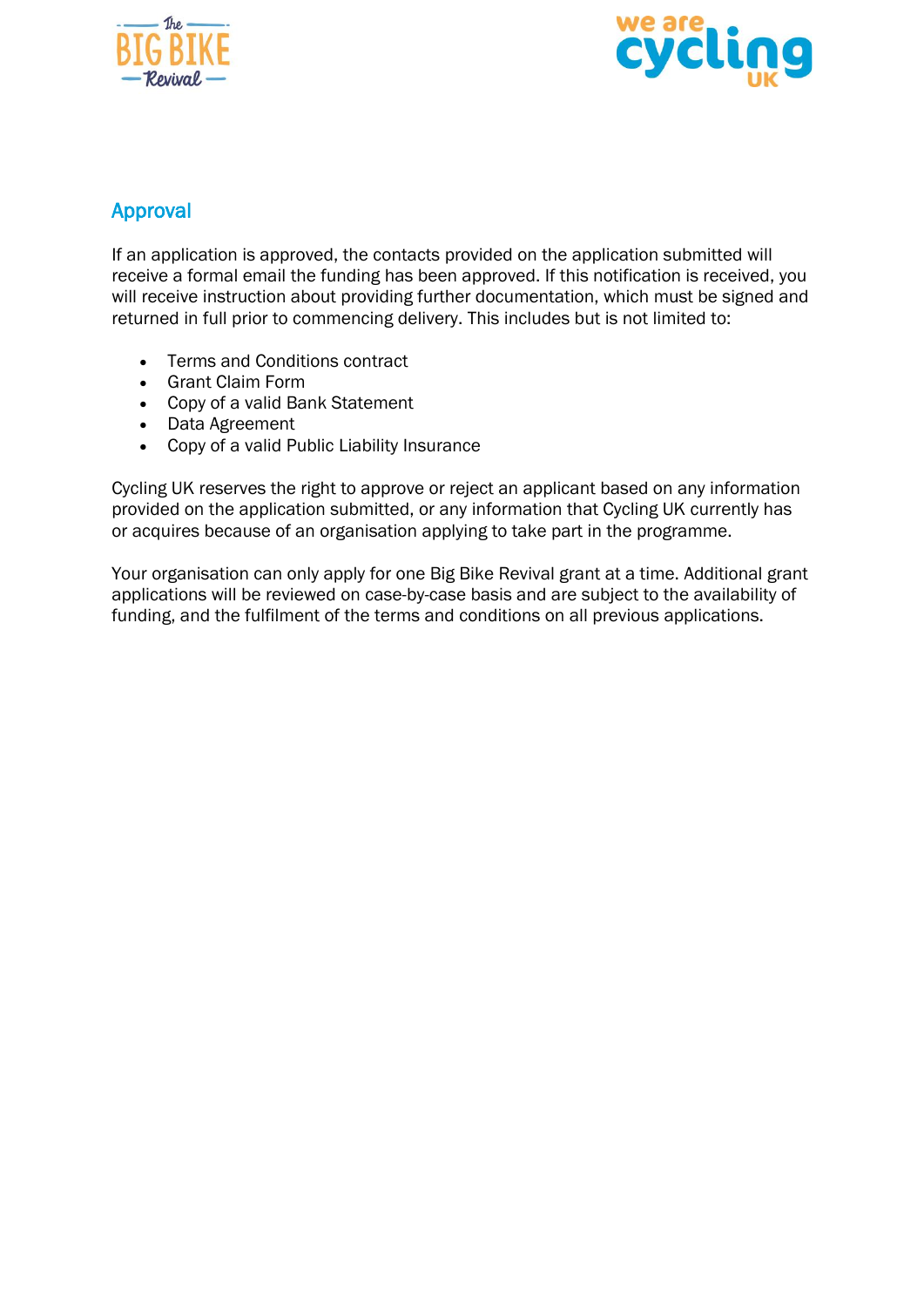



# <span id="page-7-0"></span>**5 How to complete a Grant application**

The application - CANNOT BE SAVED FOR LATER - please ensure you have all information to hand before you begin.

Before filling in your application, you will have an opportunity to read Schedules 1 and 2 of the Grant Agreement online. This will ensure you understand the Delivery Plan in full. As a guide, the type of information you will need to provide when applying is listed below. There are 8 sections to fill-in, here is a description of each and what you expect to submit:

#### <span id="page-7-1"></span>About your Organisation

We require details about:

- Organisation name, address, postcode, social media addresses, etc.
- Organisation type IE. Charity, Social Enterprise, Independent bike shop, etc.
- Contact of details the person(s) responsible for the delivery.

#### About your Organisations' activities

- We require knowledge about the activities you currently provide and whether they take place on a regular basis.

About your Organisations' audiences

- We require knowledge about the audiences you regular engage with.

#### <span id="page-7-2"></span>Funding Agreements

We require your agreement on:

- Collecting and returning data from all attendees within 48 hours after your event.
- Our Terms and Conditions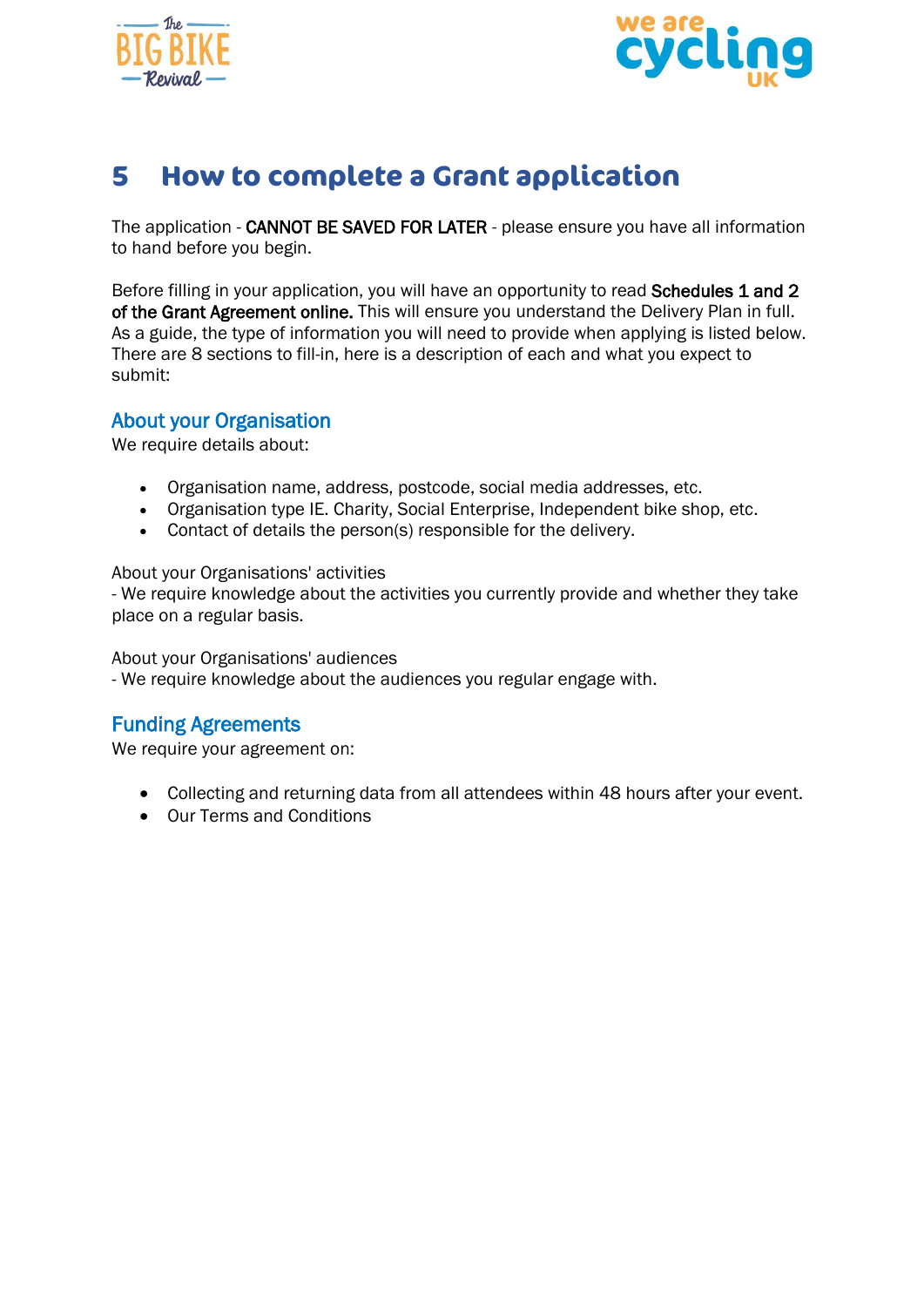



#### Delivery plan

The two images below labelled Figure 1 display how this section is seen on the online application form, in summary we require the following details on your delivery plan:

- Which type of FIX-LEARN-RIDE events you will deliver.
- What you are going to deliver (the details on your event types).
- How you are going to deliver your events (with what resources).
- Where your events will be delivered (which locations).
- Who your audience is.
- And how many events will you deliver.
- You will have the opportunity to provide any additional information.
- Tell us if you are a delivering Dr Bike events at a Workplace.
- Tell us if you are a Workplace applying for funding to encourage your employees to cycle to work.
- You must provide a COVID19 protocol telling us how you will adhere to current guidance, to maintain the health and safety of the public and maintain social distancing.

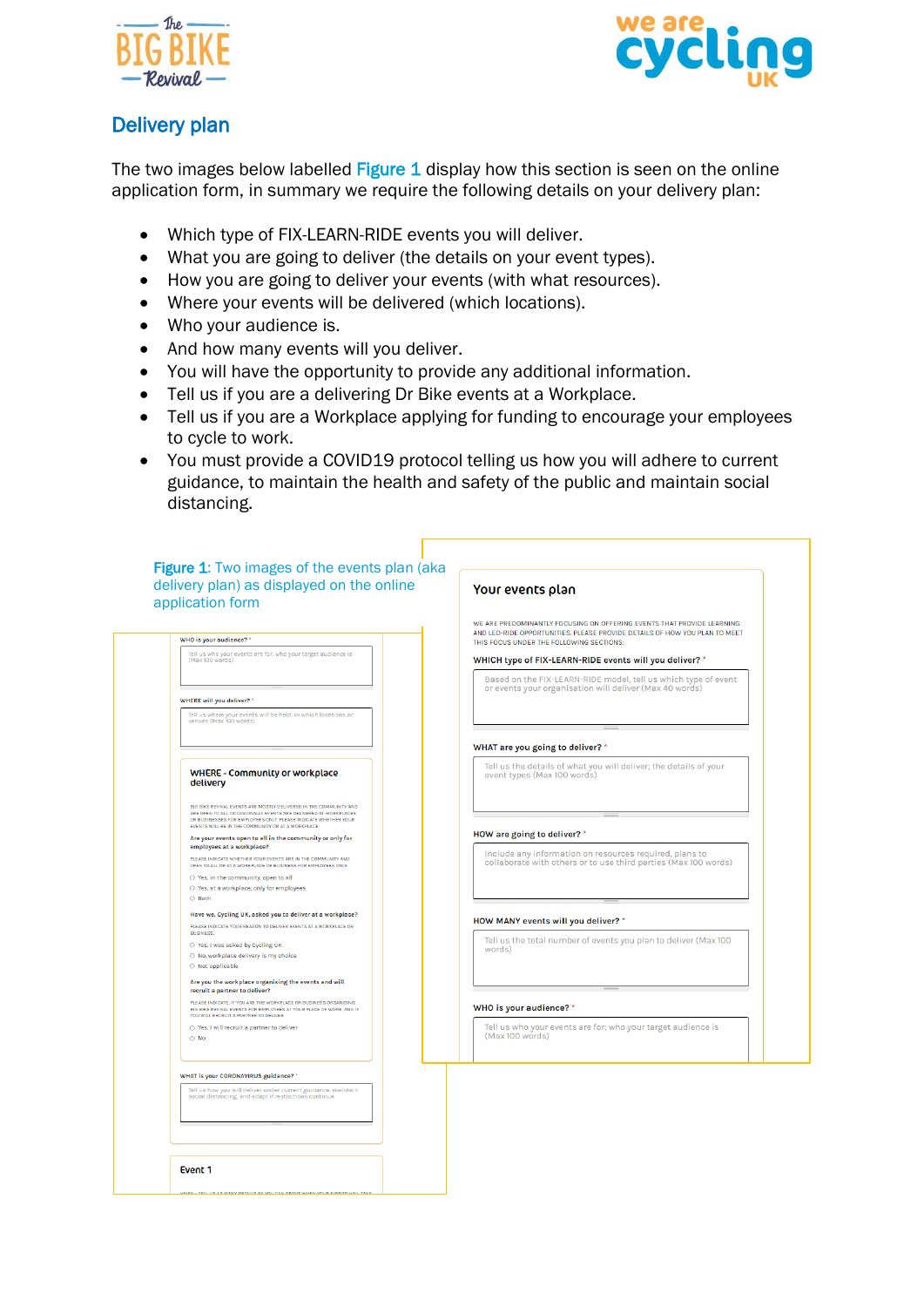

## <span id="page-9-0"></span>Events plan



| Event 1                                                                                                                                                                       |                                           |
|-------------------------------------------------------------------------------------------------------------------------------------------------------------------------------|-------------------------------------------|
| WHEN - TELL US AS MANY DETAILS AS YOU CAN ABOUT WHEN YOUR EVENTS WILL TAKE<br>PLACE.<br>What type of event will this be? *<br>PLEASE CHOOSE ONE.<br>$\bigcirc$ FIX<br>O LEARN | <b>Event</b><br>We red<br>comm<br>details |
| $\bigcirc$ RIDE<br>Tell us the name of your event                                                                                                                             | Your e<br>deliver<br>and er               |
| Location<br>Date:<br>雦<br>Month \<br>Day                                                                                                                                      | We un<br>need t<br>circum<br>weath        |
| <b>Start time:</b><br>Hour                                                                                                                                                    | need t<br>chang<br>contad<br>Officer      |
| Minute<br>End time:                                                                                                                                                           | The ev                                    |
| Hour                                                                                                                                                                          | inform                                    |
| Minute<br><b>Duration:</b>                                                                                                                                                    |                                           |
| <b>Hours</b><br>Please round up to the nearest hour                                                                                                                           | <b>Figure:</b><br>informa<br>the onli     |

#### <span id="page-9-1"></span>t dates

quire you to provide us with a itted amount of event dates and  $\mathsf{s}$ .

vents must fall within the ry period: begin on 2 May 2022 nd on 31 October 2022.

derstand that event dates may to change due to unforeseen nstances such as inclement er. In this eventuality, you will to keep us up to date on any es and amendments. Please ct your local Cycling Development r to make those changes.

vents need to be listed with the ation as shown in Figure 2.

2: Image of Event 1 ation section, taken from ine Grant application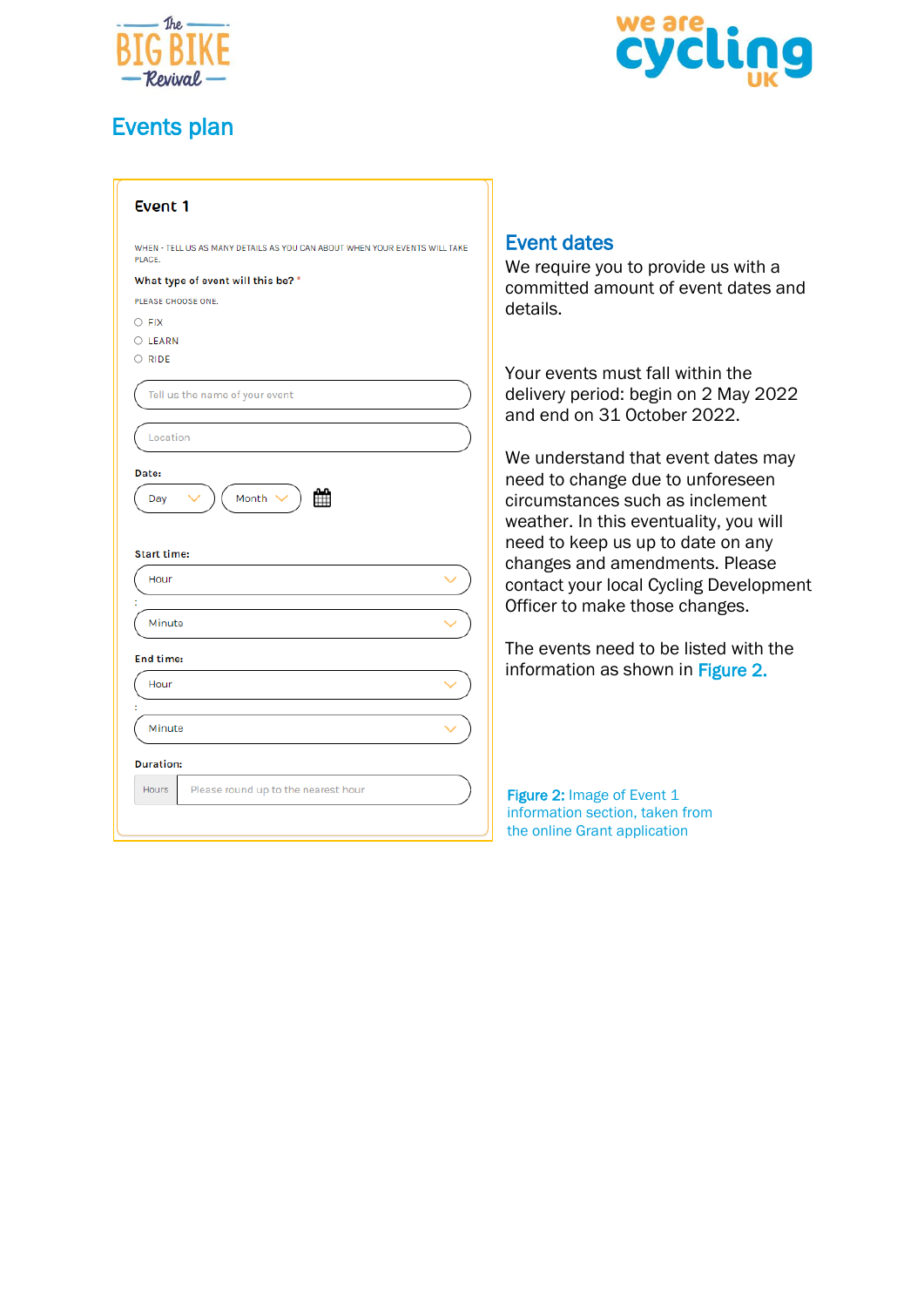



### <span id="page-10-0"></span>Grant funding available

Grant funding is available for any amount up to £3,000. Grant requests are viewed on a case-by-case basis and organisations must provide a breakdown of their costs as listed below. Your Grant application will be shaped by your plans, but as a rough guide:

For Grants up to £1,500, we expect applicants to deliver at least one part of the model and deliver 5 events or more.

For Grants between £1,500 and £3,000, we expect applicants to deliver at least two parts of the model and deliver 10 events or more.

#### <span id="page-10-1"></span>Grant costs eligible

When submitting your expenditure, please provide information on costs as follows:

|                                                           | Staff:                   |
|-----------------------------------------------------------|--------------------------|
| <b>Staff costs</b>                                        | can incl                 |
| LIST YOUR STAFF COSTS FOR EACH DELIVERY AND ADMIN PERSON. | profess<br>skilled r     |
|                                                           |                          |
| Delivery person 1                                         | instruct<br>separat      |
| Role                                                      | example                  |
| E.G. cycle instructor, mechanic, ride leader, etc.        | displaye<br>from.        |
| <b>Hourly rate</b>                                        | There a                  |
| Hourly rate                                               | followin                 |
| <b>Hours of work</b>                                      |                          |
| Hours of work                                             |                          |
| Delivery person 1 total cost                              |                          |
| Hourly rate x hours of work                               | Figure 3: I              |
|                                                           | section, e<br>online app |

lude payment for qualified ionals, bike mechanics, ride leaders or trained cycle ors. List each staff member ely. See figure 3 for an e of how the costs are ed in the online application

re options to enter the g staff:

- elivery person 1
- elivery person 2
- elivery person 3
- lmin person

Image of the staff costs xample, taken from the plication

Volunteer Expenses: Can include refreshments and transport for volunteers. Equipment purchase:

|                     | Can include items like tools, bikes, locks, helmets, high-vis jackets,    |
|---------------------|---------------------------------------------------------------------------|
|                     | and pumps, but NOT fixed investments or infrastructure costs.             |
|                     | Capped at 5% of your total grant                                          |
|                     | <b>Equipment hires:</b> Can include hiring equipment like cones or bikes. |
| <b>Consumables:</b> | A cost that is more associated with delivering Dr Bike events. We         |
|                     | therefore expect this this to be higher for Dr Bikes events and lower for |
|                     | other event types. This cost is capped at 7% of your total grant and can  |
|                     | include items like brake pads, inner tubes, cables, lubricant, or         |
|                     | small parts.                                                              |
|                     |                                                                           |